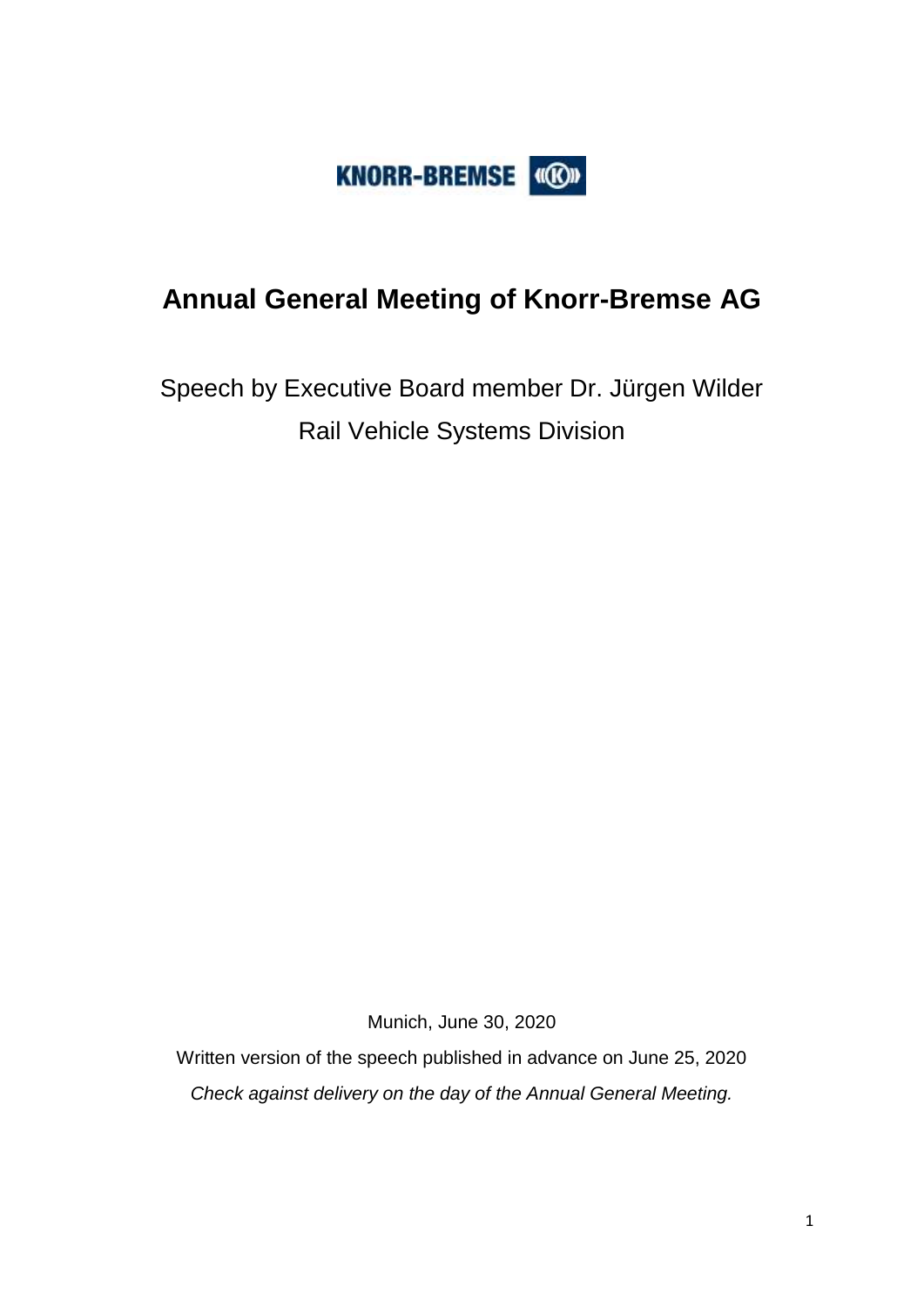#### *Welcome address:*

Thank you very much, Mr. Eulitz.

Dear shareholders and shareholder representatives,

ladies and gentlemen,

may I also wish you a warm welcome from me.

At first, I want to look back with you today to reflect on the past year. But at the same time, I also want to give you an insight into what's going to shape the future of our division: our innovative technical solutions.

#### *Report on the business performance of the Rail Vehicle Systems division:*

As Mr. Eulitz just told you, 2019 was another highly successful year for Knorr-Bremse. Our rail vehicle business once again made a decisive contribution to this. For example, thanks to strong regional-transport and freight business in Europe and strong Asian business in passenger, freight, and regional transport, our revenues increased by 5.6 percent. This means we grew twice as fast as the market. Our EBITDA margin rose to 22.3 percent compared to 20.8 percent in the previous year. The rail vehicle division thus contributed to Knorr-Bremse's announced margin increase.

I'd now like to give you an insight into this.

#### *Customer projects:*

Overall, the strong demand for our products and services made an important contribution to the rail division's business success. We are, more than ever, represented in the major rail projects around the world. Our customer projects and activities extend from the Thames in London through the New Silk Road in Kazakhstan to Egypt.

In September last year, we signed a contract to develop the new generation of highspeed trains built on the Avelia platform. Knorr-Bremse will contribute braking and air-conditioning systems in this forward-looking collaboration. This has significantly improved our market position in France. Despite the coronavirus, we will begin the delivery of our technologies this year, before the trains are due to start passenger service in 2023.

Another milestone was the conclusion of the 25-year service agreement with Alstom Kazakhstan. The agreement covers the maintenance of the braking systems of up to 300 locomotives. As part of the Trans-Siberian Railroad corridor, Kazakhstan is one of the region's transit countries and plays a key role along the New Silk Road. Longterm contracts such as this one are a guarantee of our business's stability.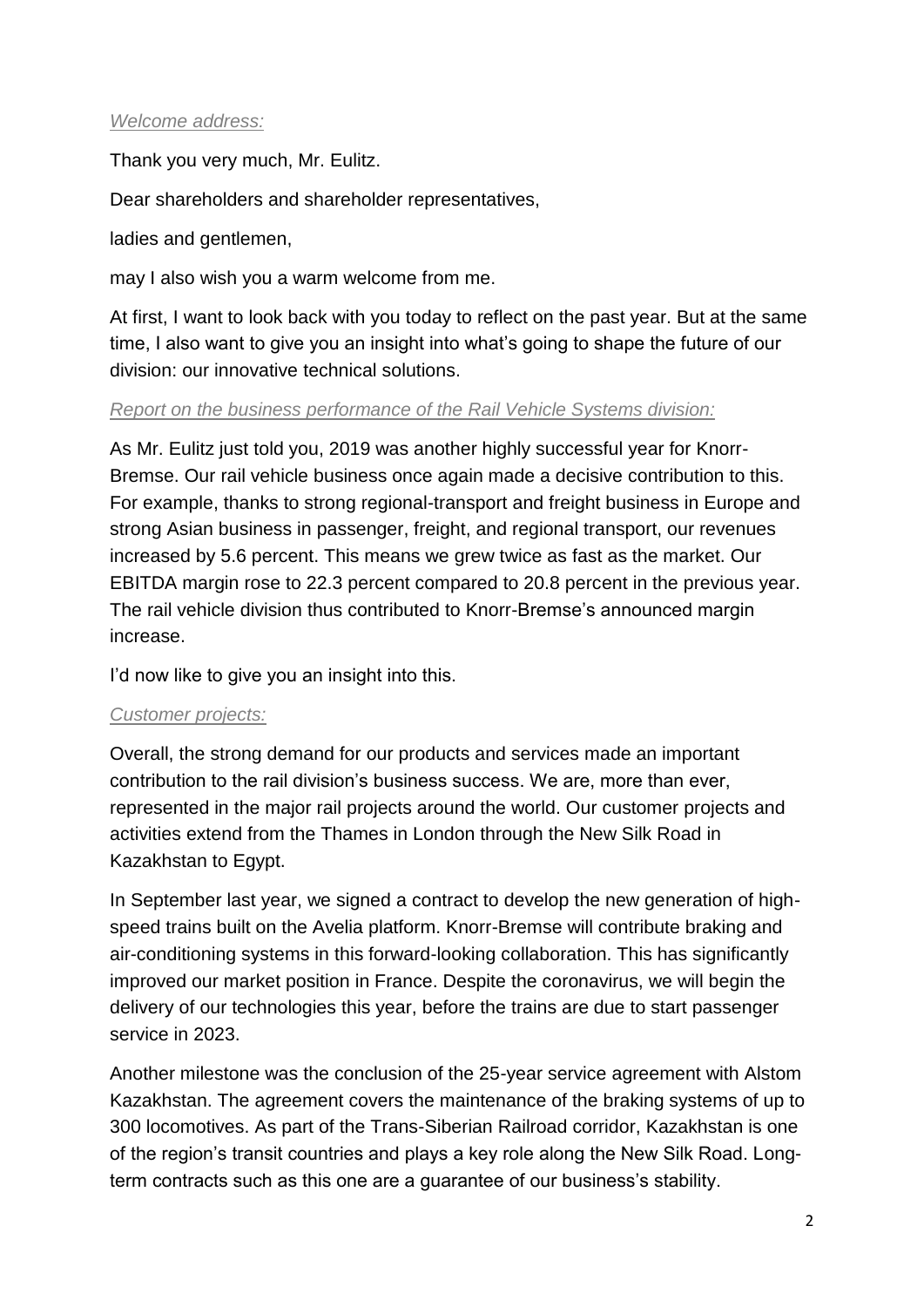In addition, Deutsche Bahn awarded us the contract to modernize 155 VT 642 regional multiple units in the aftermarket business. Modernizations can be an economically attractive option for operators to extend the life of existing stock. The vehicles' central systems will be brought up to the latest technical standards, which at the same time allows our customers to avoid going through the complex process of a new registration.

We recently signed a contract with TMH International in Egypt to supply braking systems for 1,300 passenger cars. The rail vehicles will modernize and expand the Egyptian National Railways fleet and are scheduled to enter regular passenger service in the third quarter of 2020. Our braking systems are thus playing a key role in delivering mobility to the third largest population in Africa. Overall, we were again able to significantly further expand our global market share in braking from a high level in 2019.

We're also delighted that existing partners continue to trust in our expertise. For example, Siemens Mobility recently awarded Knorr-Bremse the contract to supply the equipment for 13 new Sapsan high-speed trains for Russia. This is the third time that Siemens Mobility has chosen to cooperate with Knorr-Bremse on equipping the Russian high-speed train.

The latest project we won is a contribution to the modernization of the London Underground. Through it, we're helping to meet the people of London's increasing mobility needs. It's the largest contract yet in the history of our subsidiary IFE. Between 2021 and the end of 2026, IFE will supply new boarding systems for 94 of the trains on London's world-famous Piccadilly line.

As you can see, Knorr-Bremse is represented worldwide when it comes to expanding and creating faster, safer, and more reliable freight and passenger transport. We're the only manufacturer of brakes that meets all major standards globally.

#### *Portfolio management:*

Our success in customer projects is the result of technological excellence, reliability, and innovation. Therefore, we've also used the past year for active portfolio management. As Mr. Eulitz already mentioned, this involves disposing of segments when they're no longer a good fit for us and don't deliver any strategic added value. This is because we can only grow profitably if we concentrate on our core competences.

An example of this is the sale of the Powertech business. Over time, it became clear that fewer synergies could be achieved between the Powertech business and Knorr-Bremse's other activities than we had previously thought.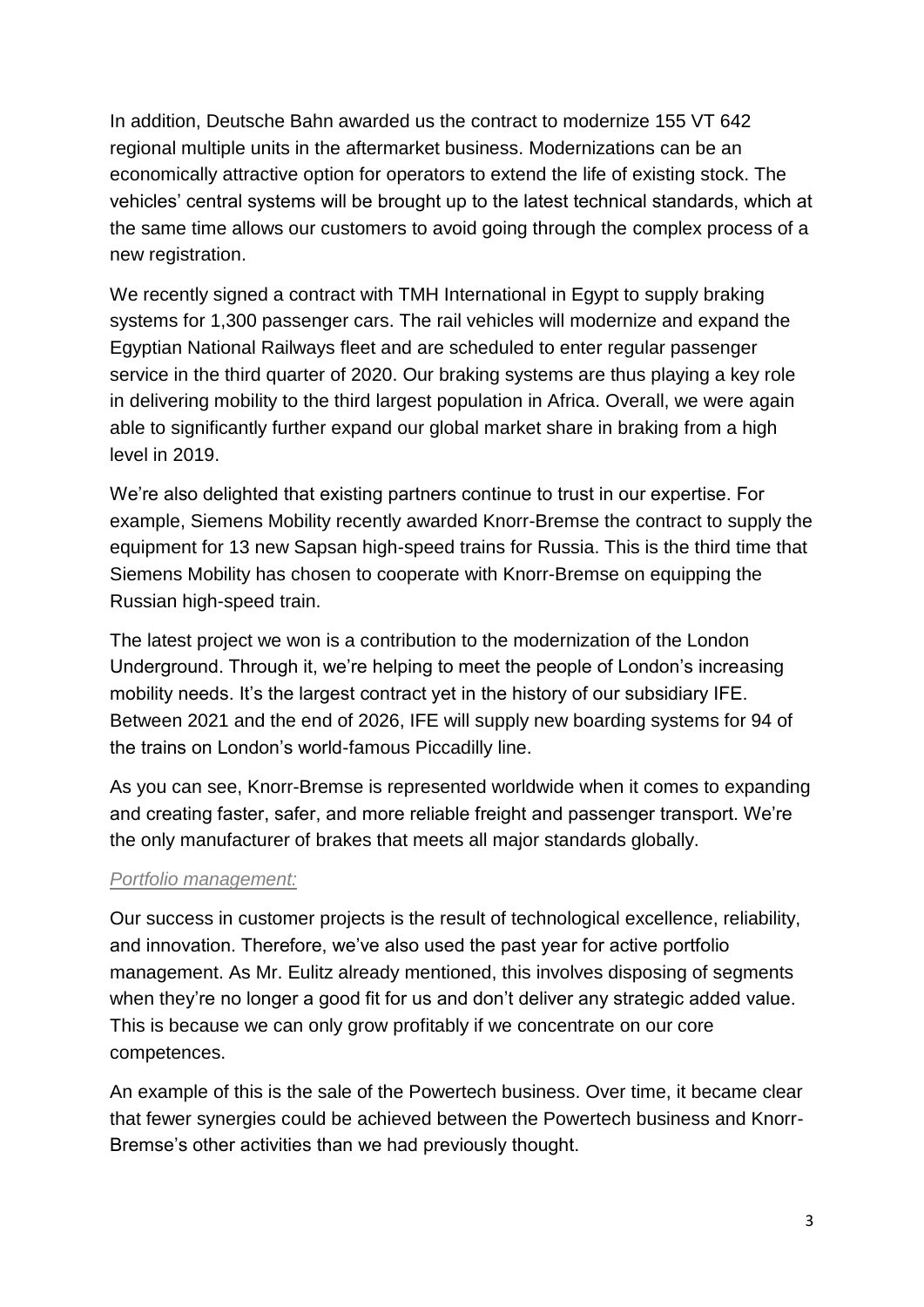However, we also invested in young and innovative companies when this seemed strategically sensible to us. For example, we acquired shares in the Israeli start-up Rail Vision, which operates in the field of sensor-based obstacle detection for rail vehicles. The technology can identify objects on the tracks from a distance of more than two kilometers, and this enables us to take the next steps towards autonomous driving. In addition, we've invested in Belgian technology company Railnova, which supplies digital solutions for the maintenance of rail vehicles. We're thus expanding our promising service business.

#### *Impact of the Covid-19 pandemic and Q1 2020:*

#### Ladies and gentlemen,

I don't just want to look back at 2019 with you. I also want to give you an insight into how the past few months of the global Covid-19 crisis have impacted the rail vehicle segment.

Unlike in the last global crisis – the 2008 to 2009 financial crisis – the rail industry has been affected by temporary closures of customer manufacturing facilities and depots following the outbreak of Covid-19. This also impacted our OE business and to some extent our service business.

For example, the pandemic led to temporary closures of our customers' manufacturing facilities, causing some project delays in our business. In our division, revenues in the first quarter fell by 2.1 percent to EUR 892.2 million. Organic growth was flat, and the EBITDA margin fell slightly compared to the first quarter of 2019 to 20.9 percent, mainly due to currency effects.

However, our division benefited from a strong aftermarket business. The service business increased in Europe in particular. In China, we were able to benefit from a stronger metro business. In North America, on the other hand, the freight and locomotive business declined in the first quarter for reasons relating to the market, but the aftermarket business grew well there.

As a consequence, we've particularly benefited from our global presence and our localization strategy in the past few months. Our locations around the globe have done their best in this difficult time and have been classified as systemically important in quite a number of countries. In a lot of cases, they successfully defied the global pandemic, proving the resilience of our business.

Let's therefore take a look at our manufacturing facility in Budapest in Hungary, where more than 1,900 employees work in the development and production of braking and other systems for rail vehicles. Our colleague Laszlo Veres can report on his experiences in dealing with the pandemic. Mr. Veres has worked at Knorr-Bremse for around a year and took up his role as managing director shortly before the outbreak of the crisis. But let's go directly to Budapest.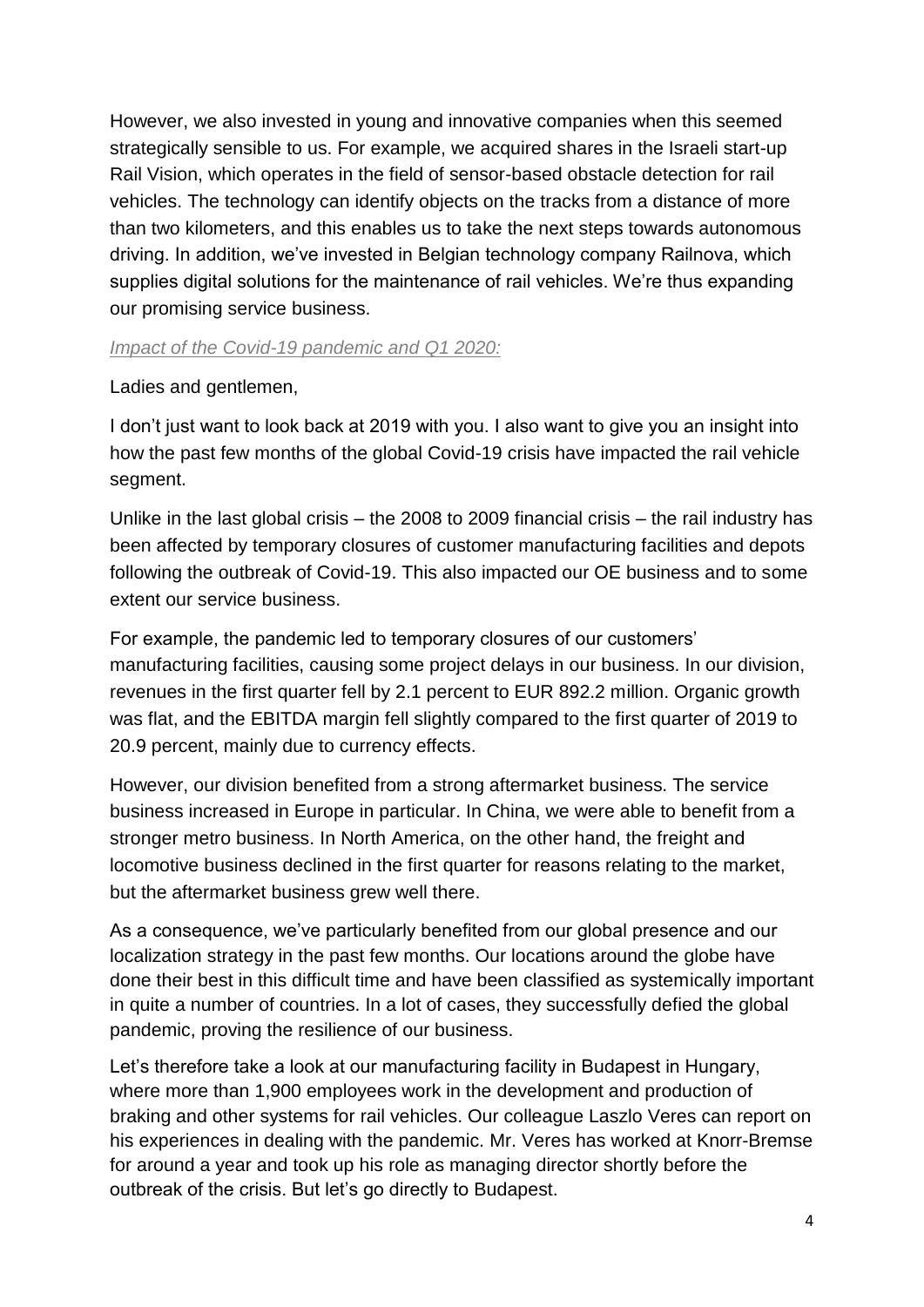## […]

Covid-19's future effects on our business unit can't currently be precisely predicted. However, we're finding that temporary closures of customers' manufacturing facilities have led to project delays. Recently announced market stimulus measures won't take effect until later. In the short to medium term, operators will have to cope with lower passenger numbers because people are making adjustments to their everyday mobility due to social distancing.

### *Growth drivers:*

During this time, we continue to keep in close communication with our customers. Even though some think that the impact of Covid-19 will continue to be felt for several months or even for a few years, no one doubts our sector's positive prospects for the future. We continue to expect the sector to grow in the medium to long term. There are three reasons for this:

- **1.** Firstly, further decreasing carbon emissions will continue to be necessary in the post-coronavirus world. This trend continues unabated, even if it's currently taking up less space in public discussion. Public transport and, in particular, trains have clear advantages over cars and airplanes. This is confirmed by political initiatives, such as the European Green Deal, that attach great significance to rail transport. In the discussions about stimulus packages, we're currently already seeing the German government's considerations regarding supporting the rail industry, such as a rail investment package worth billions of euros.
- **2.** Secondly, running more trains with fewer passengers on each could, in fact, be another option for ensuring social distancing on trains. We're working on future solutions here that will allow, for example, increased frequency of trains through innovative brake architectures.
- **3.** Thirdly, we're currently seeing rail transport developing positively following the end of the strict lockdown in China. The number of trains in operation has normalized, and utilization rates are rapidly improving. For example, passenger numbers on the subway had increased to 80 percent year-on-year by mid-May, in comparison with 70 to 75 percent compared to the end of April. We think that this will be a model of success for further countries around the world with metro transport.

2020 won't be a normal year for the rail division. Nevertheless, our sector makes me optimistic for the future. Together, we're making a contribution to the future of mobility and thus working on solving urgent societal problems.

The four social megatrends of urbanization, sustainability, digitalization and automated driving that we are guided by will further increase in importance in the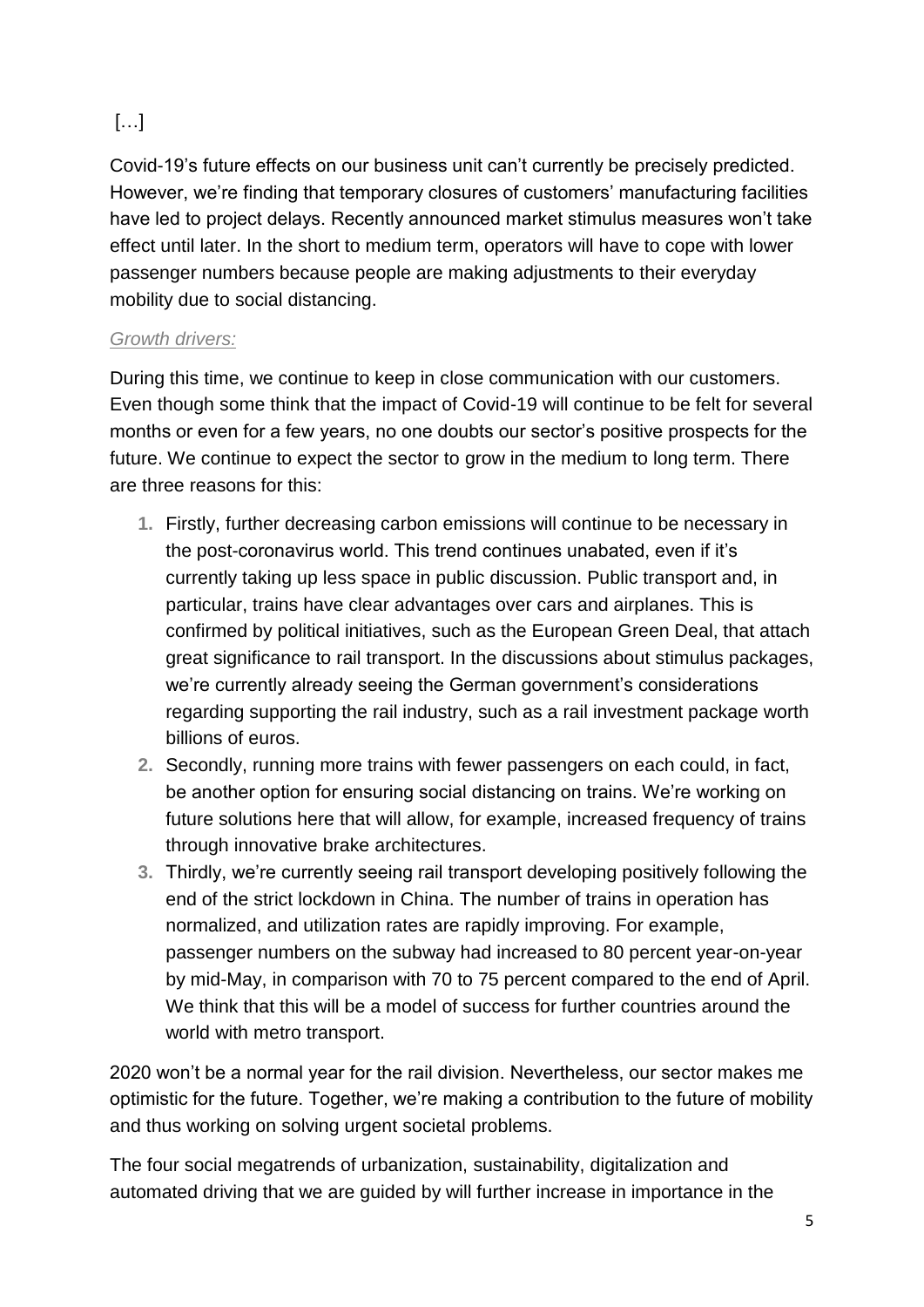future. Our strategic decisions on our direction of the past few years are still paying off today.

In order to be at the forefront of shaping global megatrends, our development activities focus on the major industry trends in the rail vehicle industry. Together, we want to supply convincing answers to urgent challenges of our time with greater environmental sustainability in rail transport, improved lifecycle management for vehicles and greater traffic volumes and availability of trains.

For example, we're continuously developing solutions to increase the transport capacity on the existing rail infrastructure. Our brake technologies, which will in the future enable train frequency to be optimized by means of reproducible braking distances, contribute to this. More people will travel more quickly and efficiently from A to B as a result of more trains being able to travel on any given rail network.

The topic of sustainability will remain a growth driver. Compared to road transport, rail transport is intrinsically sustainable and makes mobility even more environmentally friendly. This is not only increasingly demanded by society and politicians, but also by the capital market, as Mr. Eulitz mentioned.

Furthermore, we will benefit from our international positioning. Asia in particular remains an important growth market here. Important impulses come together in the region: high government investment in the field of infrastructure and the persistently strong urbanization trend. In addition, we also expect continuing strong growth in Europe, driven by new climate protection programs, a high need for replacement, and resulting investments in rail transport.

Let's move on to the aftermarket business – another major growth market. It is not only conducive to customer loyalty, but also more profitable than average.

To give you an idea: the aftermarket potential of a braking system for rail vehicles, calculated over the life cycle, reaches a figure two to three times as high as the original equipment. Aftermarket contracts often have a term of several decades and therefore prove to be long-term sources of revenue. In addition, supervisory authorities worldwide increasingly require regular inspections and fleet modernizations – which increasingly impacts the volume of business. Here too, Knorr-Bremse offers its customer solutions – from the supply of safety-relevant OEM components and repair through modernization of, for example, brake control systems, to digital service models.

#### *Innovations in line with industry trends:*

Ladies and gentlemen.

dear shareholders and shareholders' representatives,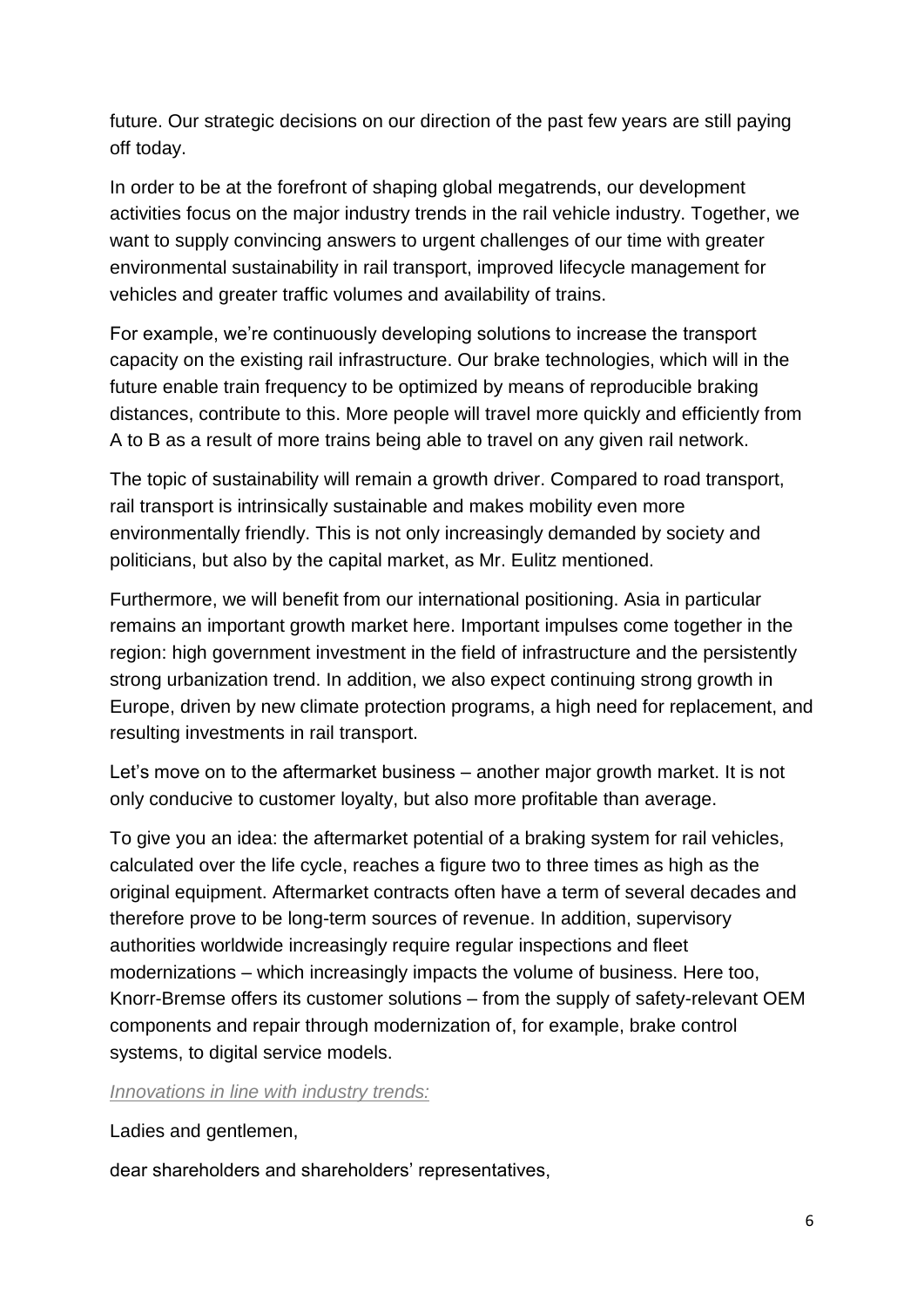innovation is a fundamental component of Knorr-Bremse's corporate strategy and consequently a cornerstone of our economic success. Thanks to its technological excellence, Knorr-Bremse has developed nine of the ten industry-defining innovations in the rail sector.

In the recent past, our development activities have focused substantially on solutions to increase the transportation capacity and sustainable operation of vehicles. The focus for customers here are, in particular, automated train operation, eco-design, and the development of digital products and service functions.

For example, Knorr-Bremse has geared its major new developments to the ability to transport more freight and passengers on existing infrastructure with the aid of the "reproducible braking distance". Our enhanced brake control system EPS 2002 3.0 ensures that braking distances can be complied with to within a few meters – even in challenging weather conditions. Another building block in the plan is our subsidiary IFE's innovative boarding systems, which enable passengers to get on and off trains more efficiently at stops as a result of even quicker door opening and closing times.

But digitalization also increasingly shapes our division. Our innovative iCOM solutions are an example of this. These enable low-wear driving or, as a driver assistance system, a reduction of energy consumption. This technology is already in use at Europe's largest rail freight transport company. In addition, our subsidiary New York Air Brake completed its first test run of an autonomous freight train last fall. The test impressively proved the potential for increasing efficiency and saving fuel through autonomous driving.

Furthermore, all our development activities systematically observe the principles of eco-design. For example, Knorr-Bremse's subsidiary Merak uses CO<sup>2</sup> as a refrigerant in its air conditioning systems, a much more environmentally friendly option than other refrigerants. After a short test period, we've already achieved a performance comparable with conventional refrigerants in the central European sales territory. Overall, our efficient air conditioning systems not only enable rail operators to reduce energy costs, but also make an important contribution to protecting the environment. In addition, our latest generation of whisper brakes helps to make freight transport significantly less noisy – and thus more socially acceptable.

#### *Concluding words:*

Ladies and gentlemen,

these examples show that the rail vehicles division is an extremely solid pillar of Knorr-Bremse that is well-positioned and participates in the sustainably growing market. We shape the future of mobility with our technologically advanced innovations.